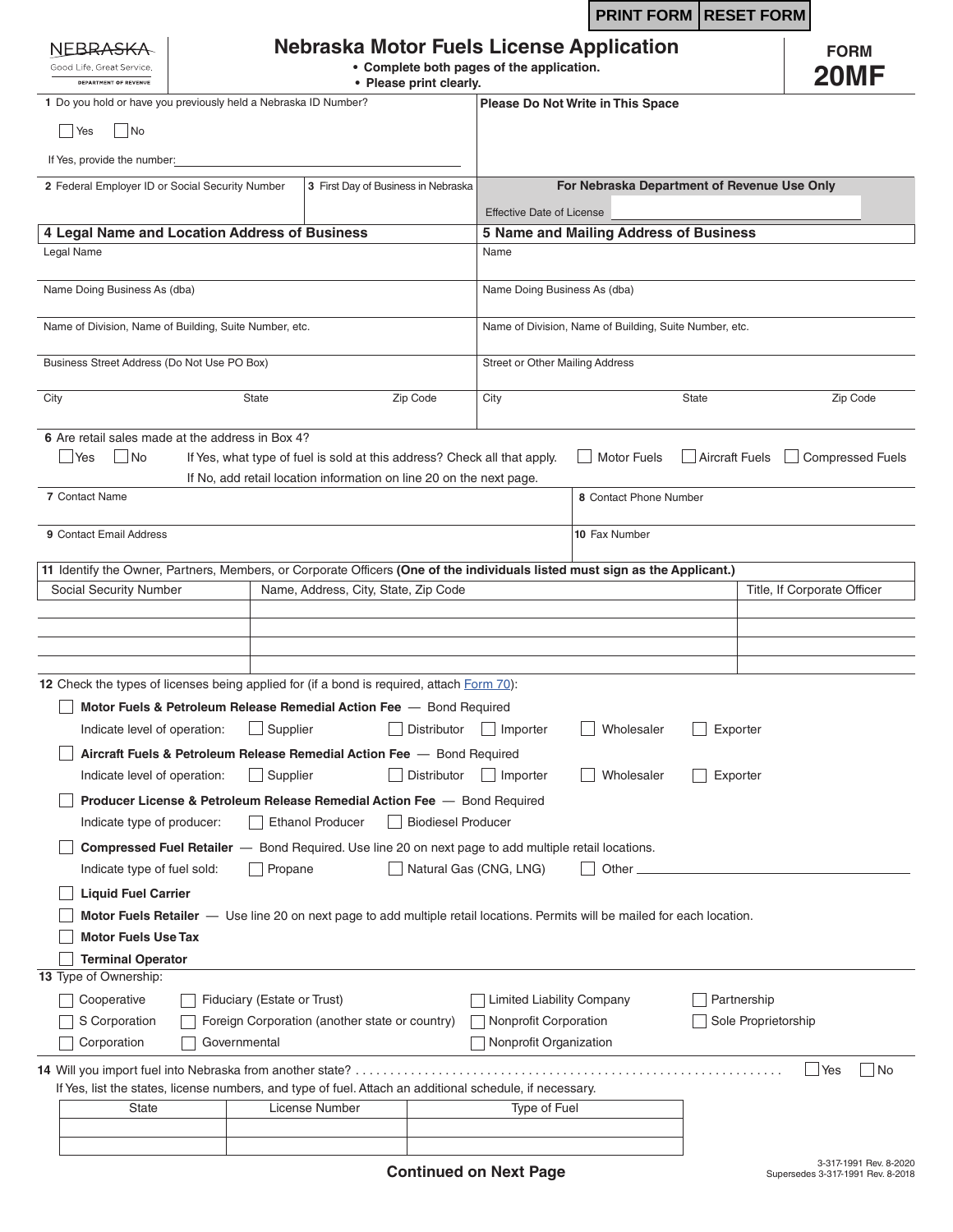|    | If Yes, list the states, license numbers, and type of fuel. Attach an additional schedule, if necessary.                                                                                                                      | Yes<br>No                                                                                                                                                                                                                                                                                                                                                                                                                                                                                                                                                                                                                    |  |  |  |  |  |  |  |
|----|-------------------------------------------------------------------------------------------------------------------------------------------------------------------------------------------------------------------------------|------------------------------------------------------------------------------------------------------------------------------------------------------------------------------------------------------------------------------------------------------------------------------------------------------------------------------------------------------------------------------------------------------------------------------------------------------------------------------------------------------------------------------------------------------------------------------------------------------------------------------|--|--|--|--|--|--|--|
|    | <b>State</b><br>License Number                                                                                                                                                                                                | Type of Fuel                                                                                                                                                                                                                                                                                                                                                                                                                                                                                                                                                                                                                 |  |  |  |  |  |  |  |
|    | 16 Have any licenses or permits issued to you under the motor fuels laws of another state been suspended, cancelled, or revoked?<br>If Yes, list the states and license numbers. Attach an additional schedule, if necessary. | Yes<br>No                                                                                                                                                                                                                                                                                                                                                                                                                                                                                                                                                                                                                    |  |  |  |  |  |  |  |
|    | License Number<br><b>State</b>                                                                                                                                                                                                |                                                                                                                                                                                                                                                                                                                                                                                                                                                                                                                                                                                                                              |  |  |  |  |  |  |  |
|    | 17 Has any owner, partner, member, or corporate officer of this business been convicted of a felony in the last ten years?                                                                                                    | No<br>Yes                                                                                                                                                                                                                                                                                                                                                                                                                                                                                                                                                                                                                    |  |  |  |  |  |  |  |
|    | Yes<br>No<br>No<br>Yes                                                                                                                                                                                                        |                                                                                                                                                                                                                                                                                                                                                                                                                                                                                                                                                                                                                              |  |  |  |  |  |  |  |
|    | Yes<br>No<br>If Yes, are the dispensing devices registered with the Nebraska Department of Agriculture Weights and Measures Division?<br>Yes<br><b>No</b>                                                                     |                                                                                                                                                                                                                                                                                                                                                                                                                                                                                                                                                                                                                              |  |  |  |  |  |  |  |
| 20 |                                                                                                                                                                                                                               | Multiple Nebraska Retail Location Information<br>Attach an additional page, if necessary. Include all fuel types.                                                                                                                                                                                                                                                                                                                                                                                                                                                                                                            |  |  |  |  |  |  |  |
|    | A What type of fuel is sold from this retail location? Check all that apply.                                                                                                                                                  | B What type of fuel is sold from this retail location? Check all that apply.                                                                                                                                                                                                                                                                                                                                                                                                                                                                                                                                                 |  |  |  |  |  |  |  |
|    | Motor Fuels<br><b>Aircraft Fuels</b><br><b>Compressed Fuel</b><br>First Day of Operation                                                                                                                                      | Motor Fuels<br><b>Aircraft Fuels</b><br><b>Compressed Fuel</b><br>First Day of Operation                                                                                                                                                                                                                                                                                                                                                                                                                                                                                                                                     |  |  |  |  |  |  |  |
|    |                                                                                                                                                                                                                               |                                                                                                                                                                                                                                                                                                                                                                                                                                                                                                                                                                                                                              |  |  |  |  |  |  |  |
|    | <b>Retail Location Name</b>                                                                                                                                                                                                   | <b>Retail Location Name</b>                                                                                                                                                                                                                                                                                                                                                                                                                                                                                                                                                                                                  |  |  |  |  |  |  |  |
|    | <b>Retail Location Street Address</b>                                                                                                                                                                                         | <b>Retail Location Street Address</b>                                                                                                                                                                                                                                                                                                                                                                                                                                                                                                                                                                                        |  |  |  |  |  |  |  |
|    | <b>State</b><br>Zip Code<br>City                                                                                                                                                                                              | City<br>State<br>Zip Code                                                                                                                                                                                                                                                                                                                                                                                                                                                                                                                                                                                                    |  |  |  |  |  |  |  |
|    | C What type of fuel is sold from this retail location? Check all that apply.                                                                                                                                                  | D What type of fuel is sold from this retail location? Check all that apply.                                                                                                                                                                                                                                                                                                                                                                                                                                                                                                                                                 |  |  |  |  |  |  |  |
|    | <b>Motor Fuels</b><br><b>Aircraft Fuels</b><br>Compressed Fuel<br>First Day of Operation                                                                                                                                      | Motor Fuels<br><b>Aircraft Fuels</b><br><b>Compressed Fuel</b><br>First Day of Operation                                                                                                                                                                                                                                                                                                                                                                                                                                                                                                                                     |  |  |  |  |  |  |  |
|    |                                                                                                                                                                                                                               |                                                                                                                                                                                                                                                                                                                                                                                                                                                                                                                                                                                                                              |  |  |  |  |  |  |  |
|    | <b>Retail Location Name</b>                                                                                                                                                                                                   | <b>Retail Location Name</b>                                                                                                                                                                                                                                                                                                                                                                                                                                                                                                                                                                                                  |  |  |  |  |  |  |  |
|    | <b>Retail Location Street Address</b>                                                                                                                                                                                         | <b>Retail Location Street Address</b>                                                                                                                                                                                                                                                                                                                                                                                                                                                                                                                                                                                        |  |  |  |  |  |  |  |
|    | City<br>State<br>Zip Code                                                                                                                                                                                                     | City<br>State<br>Zip Code                                                                                                                                                                                                                                                                                                                                                                                                                                                                                                                                                                                                    |  |  |  |  |  |  |  |
| 21 |                                                                                                                                                                                                                               | Electronic Data Interchange (EDI) - required for all licenses except Motor Fuels Retailer and Liquid Fuel Carrier.                                                                                                                                                                                                                                                                                                                                                                                                                                                                                                           |  |  |  |  |  |  |  |
|    | Translation by (check one):<br><b>Commercial EDI Software</b><br>Internally Created Software from Nebraska EDI Implementation Guide                                                                                           | Online Filing (Motor Fuels Use Tax and Compressed Fuel Tax only)                                                                                                                                                                                                                                                                                                                                                                                                                                                                                                                                                             |  |  |  |  |  |  |  |
|    | EDI Email Contact Address (if different from line 9)                                                                                                                                                                          |                                                                                                                                                                                                                                                                                                                                                                                                                                                                                                                                                                                                                              |  |  |  |  |  |  |  |
|    |                                                                                                                                                                                                                               |                                                                                                                                                                                                                                                                                                                                                                                                                                                                                                                                                                                                                              |  |  |  |  |  |  |  |
|    | Pursuant to the provisions of Neb. Rev. Stat. § 66-718, applicant agrees as follows:                                                                                                                                          |                                                                                                                                                                                                                                                                                                                                                                                                                                                                                                                                                                                                                              |  |  |  |  |  |  |  |
|    |                                                                                                                                                                                                                               | The signature of the taxpayer or authorized agent is deemed to appear on electronically filed reports or returns.<br>All reports and returns filed electronically by the taxpayer are truthful, accurate, and complete statements made under<br>penalty of perjury. The taxpayer's electronically filed reports and returns are in a form and manner compatible with<br>the State of Nebraska, Department of Revenue's equipment, software, facilities, and electronic filing standards. Any<br>electronic filing not in conformity is considered a failure to file the report or return and the taxpayer will be subject to |  |  |  |  |  |  |  |

**sign here**

| IC ▼ Signature of Owner, Partner, Member, Corporate Officer, or Person Authorized by Attached Power of Attorney | Date |
|-----------------------------------------------------------------------------------------------------------------|------|
|                                                                                                                 |      |

<u> 1980 - Johann Barbara, martxa alemaniar a</u>

*all applicable penalties prescribed by law. The taxpayer is responsible for all costs associated with the transmission of electronically filed reports and returns. The place of performance pursuant to this application shall be Lincoln, Nebraska.* 

Title Phone Number

Mail this application and required bonds to: **Nebraska Department of Revenue, PO Box 98904, Lincoln, NE 68509-8904.**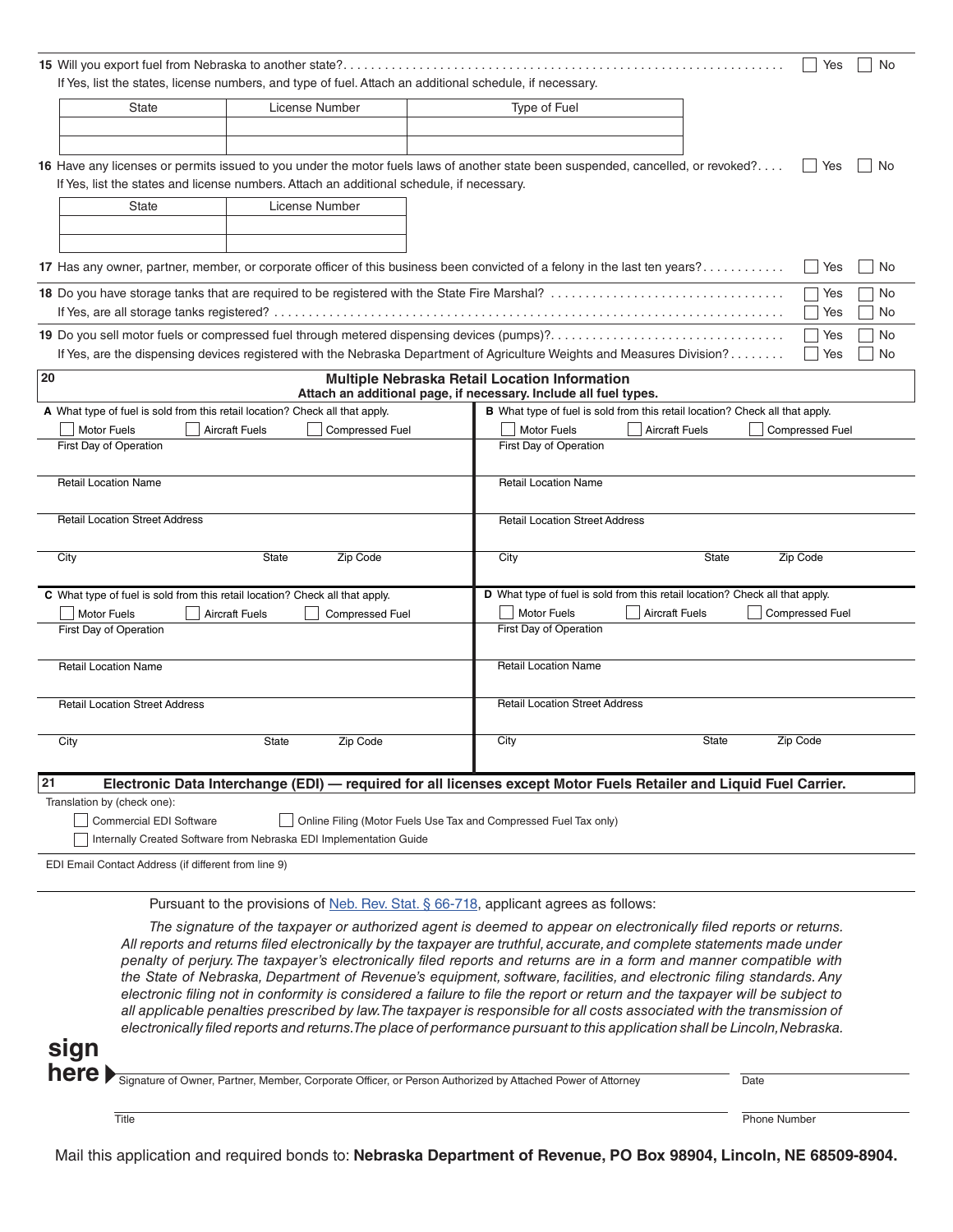

## **Nebraska Motor Fuels Licenses**

Below are descriptions of the various Nebraska motor fuels programs that may affect your business. Learn more in the information guide titled [Nebraska Motor Fuels Tax Laws](https://revenue.nebraska.gov/files/doc/motor-fuels/info/mftaxlawsgeneral.pdf) [General Information](https://revenue.nebraska.gov/files/doc/motor-fuels/info/mftaxlawsgeneral.pdf) available at [revenue.nebraska.gov/motor-fuels](https://revenue.nebraska.gov/motor-fuels).

Every person owning or possessing motor fuels in Nebraska for distribution, sale, delivery in Nebraska, or export from Nebraska must have the appropriate license from the Nebraska Department of Revenue (DOR) before conducting business. If related entities are applying for motor fuels licenses, a separate application must be completed for each Federal Employer ID Number.

All licenseholders must file their tax returns following DOR's electronic filing requirements (see "[Electronic Filing](https://revenue.nebraska.gov/businesses/motor-fuels-electronic-filing)" on DOR's website). Additionally, taxpayers with annual payments in excess of mandated thresholds are required to make payments electronically.

## **Types of Licenses**

**Motor Fuels.** Motor fuels include gasoline, gasohol, ethanol, natural gasoline, undyed diesel, biodiesel, biodiesel blends, and dyed diesel. Before a license is issued, the applicant must provide a surety bond for at least the first year of the license. Attach the Nebraska Motor Fuels Tax Bond, [Form 70,](https://revenue.nebraska.gov/files/doc/motor-fuels/forms/f_70.pdf) available on DOR's website. The Motor Fuels Tax license will be issued using the highest level of operation.

- **Supplier.** Any person who owns fuel in a Nebraska pipeline terminal facility.
- **Distributor.** Any person who purchases fuel from a supplier at a pipeline terminal facility, or from a producer at an ethanol or biodiesel production facility.
- **Importer.** Any person who owns fuel at the time it is imported into Nebraska via truck or railcar.
- **Wholesaler.** Any person who purchases tax-free fuel from a licensed distributor or importer for resale purposes. The wholesaler license is optional. To purchase fuel tax free, a license must be held, but the person may choose to purchase fuel tax paid and hold a retailer's license.
- **Exporter.** Any person who obtains fuel from a Nebraska pipeline terminal, an ethanol or biodiesel production facility, or other bulk storage facility **exclusively** for use or resale in another state.

**Aircraft Fuels.** Aircraft fuels include aviation gasoline and jet fuel. A Form 70 must be provided to obtain an Aircraft Fuels Tax license. The license will be issued using the highest level of operation. Please refer to the levels of operations listed under Motor Fuels.

**Petroleum Release Remedial Action Fee (PRF).** Any person who is licensed for motor fuels, aircraft fuels, or as a producer is automatically licensed for PRF.

**Producer.** A producer is any person who manufactures agricultural ethyl alcohol (ethanol) or biodiesel at an ethanol or biodiesel facility located in Nebraska. A surety bond is required for at least the first year of operation. Attach a completed Form 70 to the application.

**Compressed Fuel Retailer.** A compressed fuel retailer is any person who sells compressed fuel (for example, propane and compressed natural gas) and has equipment capable of dispensing compressed fuel into motor vehicles. These persons must obtain a Nebraska Compressed Fuel Retailer License. If there is more than one location, all locations must be indicated on the application. Only one license will be issued regardless of the number of locations from which compressed fuel is sold. Compressed fuel retailer licensees must maintain a surety bond for the first year of the new license. A completed Form 70 must be mailed with this application.

**Liquid Fuel Carrier.** A liquid fuel carrier is any person who transports liquid motor fuels into, within, or out of Nebraska. This includes fuel transported by tanker, tank wagon, or other type of vehicle. Carriers of liquid motor fuels must be licensed, but are not required to file monthly reports. Please refer to the [Nebraska Liquid Fuel Carriers Information Guide](https://revenue.nebraska.gov/files/doc/motor-fuels/info/liquid.pdf) for details.